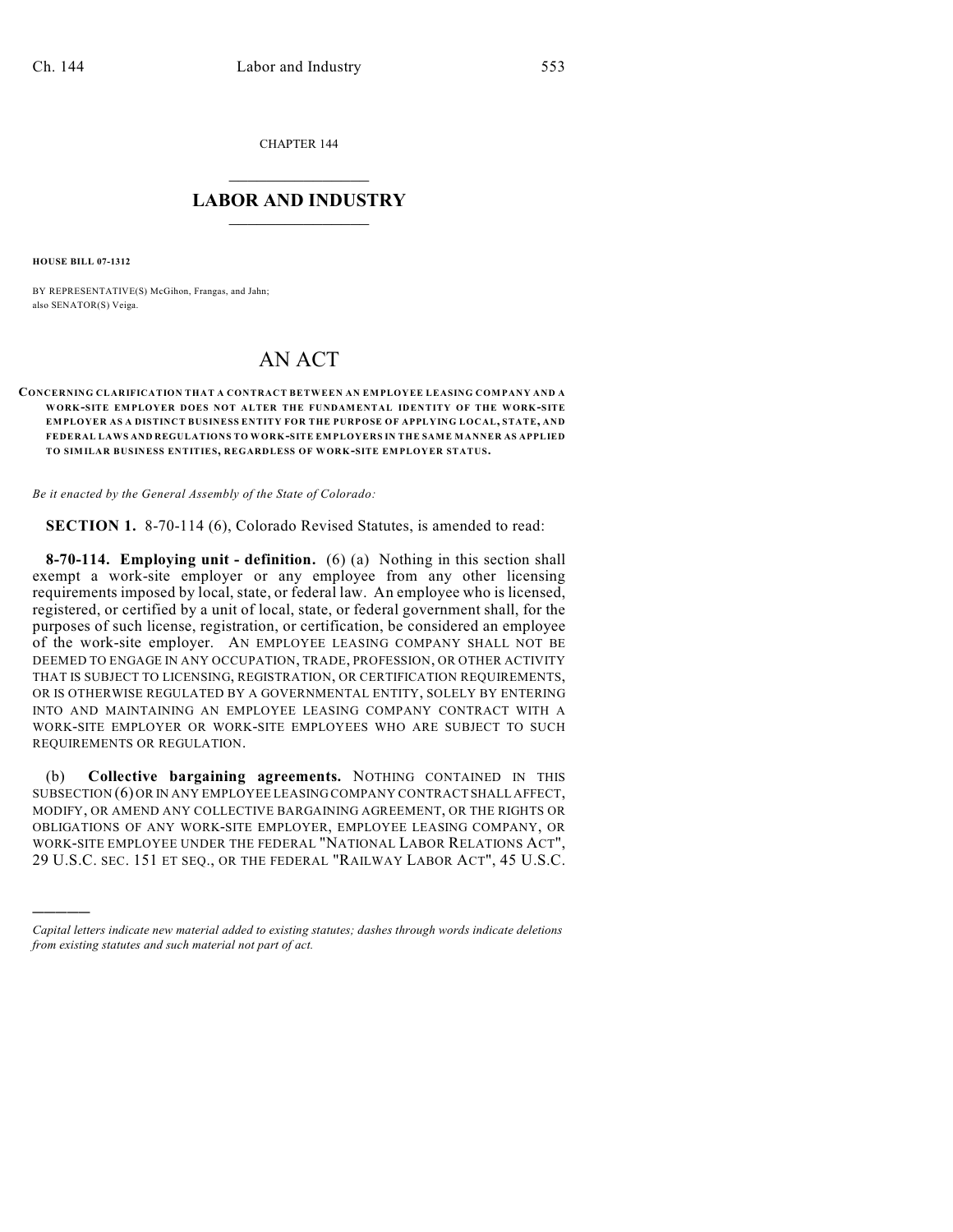## SEC. 151 ET SEQ.

(c) **Tax credits and other incentives.** FOR PURPOSES OF DETERMINATION OF EMPLOYMENT-BASED TAX CREDITS, SUCH AS ECONOMIC DEVELOPMENT, ENTERPRISE ZONE, DEVELOPMENT ZONE, AND OTHER SUCH ECONOMIC INCENTIVES PROVIDED BY THE STATE OR ANY OTHER GOVERNMENTAL ENTITY, WORK-SITE EMPLOYEES SHALL BE DEEMED EMPLOYEES SOLELY OF THE WORK-SITE EMPLOYER. A WORK-SITE EMPLOYER SHALL BE ENTITLED TO THE BENEFIT OF ANY TAX CREDIT, ECONOMIC INCENTIVE, OR OTHER BENEFIT ARISING AS THE RESULT OF THE EMPLOYMENT OF WORK-SITE EMPLOYEES OF THE WORK-SITE EMPLOYER. IF THE GRANT OR AMOUNT OF ANY CREDIT, BENEFIT, OR OTHER INCENTIVE IS BASED ON NUMBER OF EMPLOYEES, THEN EACH WORK-SITE EMPLOYER SHALL BE TREATED AS EMPLOYING ONLY THOSE WORK-SITE EMPLOYEES COEMPLOYED BY THE WORK-SITE EMPLOYER. WORK-SITE EMPLOYEES WORKING FOR OTHER WORK-SITE EMPLOYERS OF THE EMPLOYEE LEASING COMPANY SHALL NOT BE COUNTED. UPON REQUEST BY A WORK-SITE EMPLOYER OR AN AGENCY OR DEPARTMENT OF THIS STATE, EACH EMPLOYEE LEASING COMPANY SHALL PROVIDE EMPLOYMENT INFORMATION REASONABLY REQUIRED BY ANY AGENCY OR DEPARTMENT OF THIS STATE RESPONSIBLE FOR ADMINISTRATION OF ANY TAX CREDIT OR ECONOMIC INCENTIVE AND NECESSARY TO SUPPORT ANY REQUEST, CLAIM, APPLICATION, OR OTHER ACTION BY A WORK-SITE EMPLOYER SEEKING THE TAX CREDIT OR ECONOMIC INCENTIVE.

(d) **Disadvantaged business.** WITH RESPECT TO A BID, CONTRACT, PURCHASE ORDER, OR AGREEMENT ENTERED INTO WITH THE STATE OR A POLITICAL SUBDIVISION OF THE STATE, A WORK-SITE EMPLOYER'S STATUS OR CERTIFICATION AS A SMALL, MINORITY-OWNED, DISADVANTAGED, OR WOMEN-OWNED BUSINESS ENTERPRISE OR AS A HISTORICALLY UNDERUTILIZED BUSINESS IS NOT AFFECTED BECAUSE THE WORK-SITE EMPLOYER HAS ENTERED INTO AN EMPLOYEE LEASING COMPANY CONTRACT OR USES THE SERVICES OF AN EMPLOYEE LEASING COMPANY.

(e) **Taxes, fees, other assessments.** (I) A TAX, FEE, SURCHARGE, PENALTY, OR ANY OTHER ASSESSMENT ON A WORK-SITE EMPLOYER OR EMPLOYEE LEASING COMPANY ON THE BASIS OF THE NUMBER OF EMPLOYEES SHALL BE ASSESSED:

(A) AGAINST THE WORK-SITE EMPLOYER FOR THE WORK-SITE EMPLOYEES UNDER THE EMPLOYEE LEASING COMPANY CONTRACT WITH THE EMPLOYEE LEASING COMPANY; AND

(B) AGAINST THE EMPLOYEE LEASING COMPANY FOR THE EMPLOYEES OF THE EMPLOYEE LEASING COMPANY WHO ARE NOT WORK-SITE EMPLOYEES FOR ANY WORK-SITE EMPLOYERS IN THE STATE.

(II) FOR A TAX IMPOSED OR CALCULATED UPON THE BASIS OF TOTAL PAYROLL, AN EMPLOYEE LEASING COMPANY MAY APPLY ANY SMALL BUSINESS ALLOWANCE OR EXEMPTION AVAILABLE TO THE WORK-SITE EMPLOYER FOR THE WORK-SITE EMPLOYEES FOR PURPOSES OF COMPUTING THE TAX.

(III) THE PROVISIONS OF THIS PARAGRAPH (e) SHALL NOT APPLY TO THE REPORTING, WITHHOLDING, AND PAYING OF TAXES PURSUANT TO SUBPARAGRAPHS (VI) AND (VII) OF PARAGRAPH (b) OF SUBSECTION (2) OF THIS SECTION.